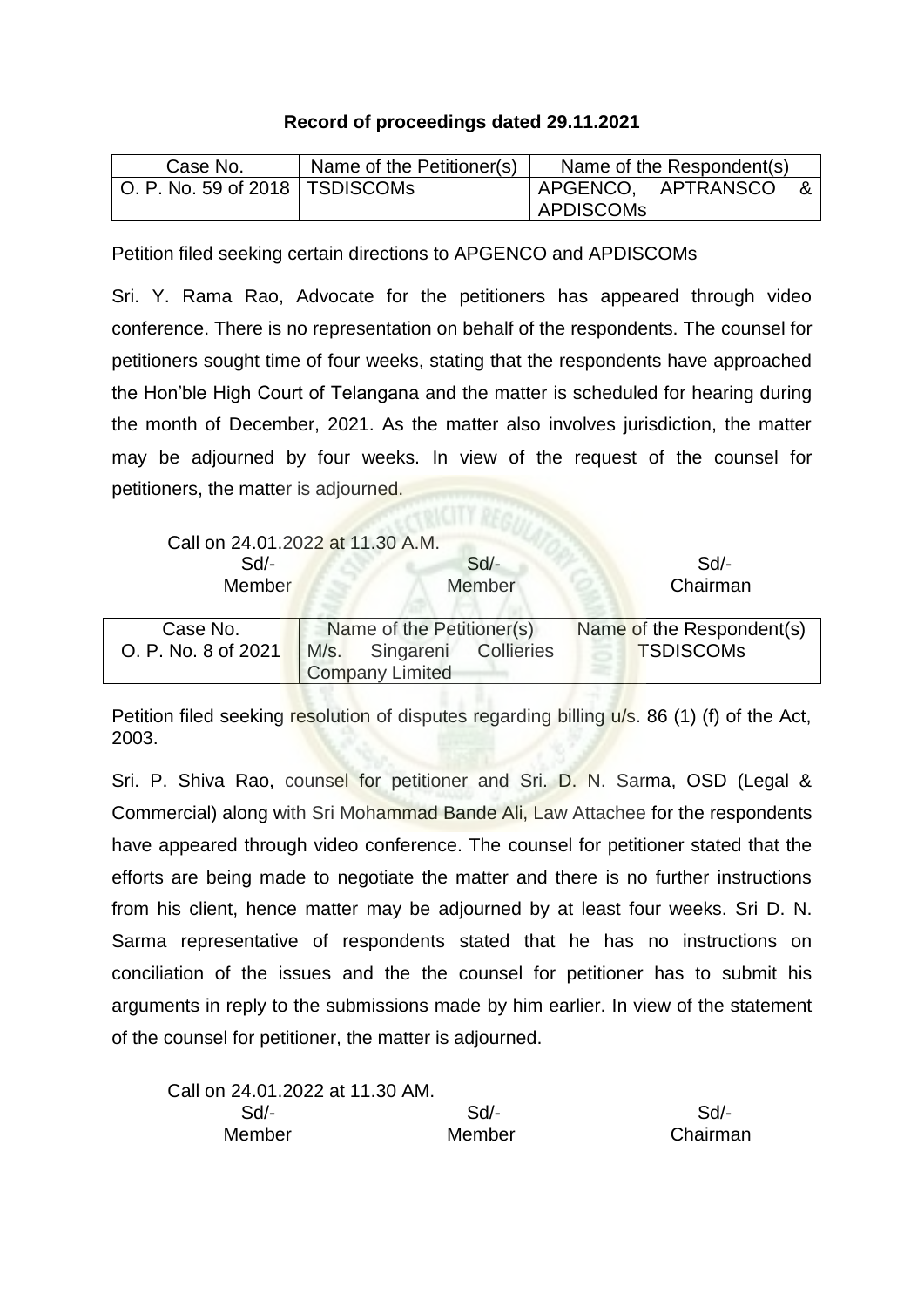| Case No.                                                     |              |  |  | Name of the Petitioner(s) $\vert$ Name of the Respondent(s) |
|--------------------------------------------------------------|--------------|--|--|-------------------------------------------------------------|
| O. P. No. 25 of 2021   M/s. Singareni Collieries   TSDISCOMs |              |  |  |                                                             |
|                                                              | Company Ltd. |  |  |                                                             |

Petition filed seeking adjudication on the secondary billing disputes for FY 2016-19 for 2 X 600 MW Jaipur project.

Sri. P. Shiva Rao, counsel for petitioner and Sri. D. N. Sarma, OSD (Legal & Commercial) along with Sri Mohammad Bande Ali, Law Attachee for the respondents have appeared through video conference. The counsel for petitioner stated that the efforts are being made to negotiate the matter and there is no further instructions from his client, hence matter may be adjourned by at least four weeks. Sri D. N. Sarma representative of respondents stated that submissions have to be made by the counsel for petitioner for the first time, as otherwise he has no instructions on conciliation of the issues. In view of the statement of the counsel for petitioner, the matter is adjourned.

Call on 24.01.2022 at 11.30 AM.

| Sd<br>Member         | $Sd$ -<br>Member          | Sd<br>Chairman            |
|----------------------|---------------------------|---------------------------|
| Case No.             | Name of the Petitioner(s) | Name of the Respondent(s) |
| R. P. No. 2 of 2021  | <b>TSGENCO</b>            | TSDISCOMs. APDISCOMs      |
|                      |                           | & ESCOM <sub>s</sub>      |
| O. P. No. 26 of 2016 |                           |                           |

Review petition filed seeking review of the order dated 05.06.2017 in O. P. No. 26 of 2016 passed by the Commission.

Sri T. R. K. Rao, Director (Comml. & Fuel) for review petitioner and Sri D. N. Sarma, OSD (Legal & Commercial) along with Sri. Mohammad Bande Ali, Law Attachee for the respondent Nos. 1 and 2 and Sri P. Shiva Rao, Advocate for respondent Nos. 3 and 4 have appeared through video conference. There is no representation on behalf of ESCOMs. The representative of the review petitioner stated that the matter was admitted and only one objection has been received from Sri Thimma Reddy. Reply to the objections have also been filed. The counsel representing the respondent Nos. 3 and 4 sought time for filing counter affidavit by four weeks. At this stage, the Commission made it clear that this is an old matter and is required to be disposed of early. Therefore, granting of long time is not feasible. Time is granted for filing counter affidavit by 06.12.2021 either in physical or through email duly serving